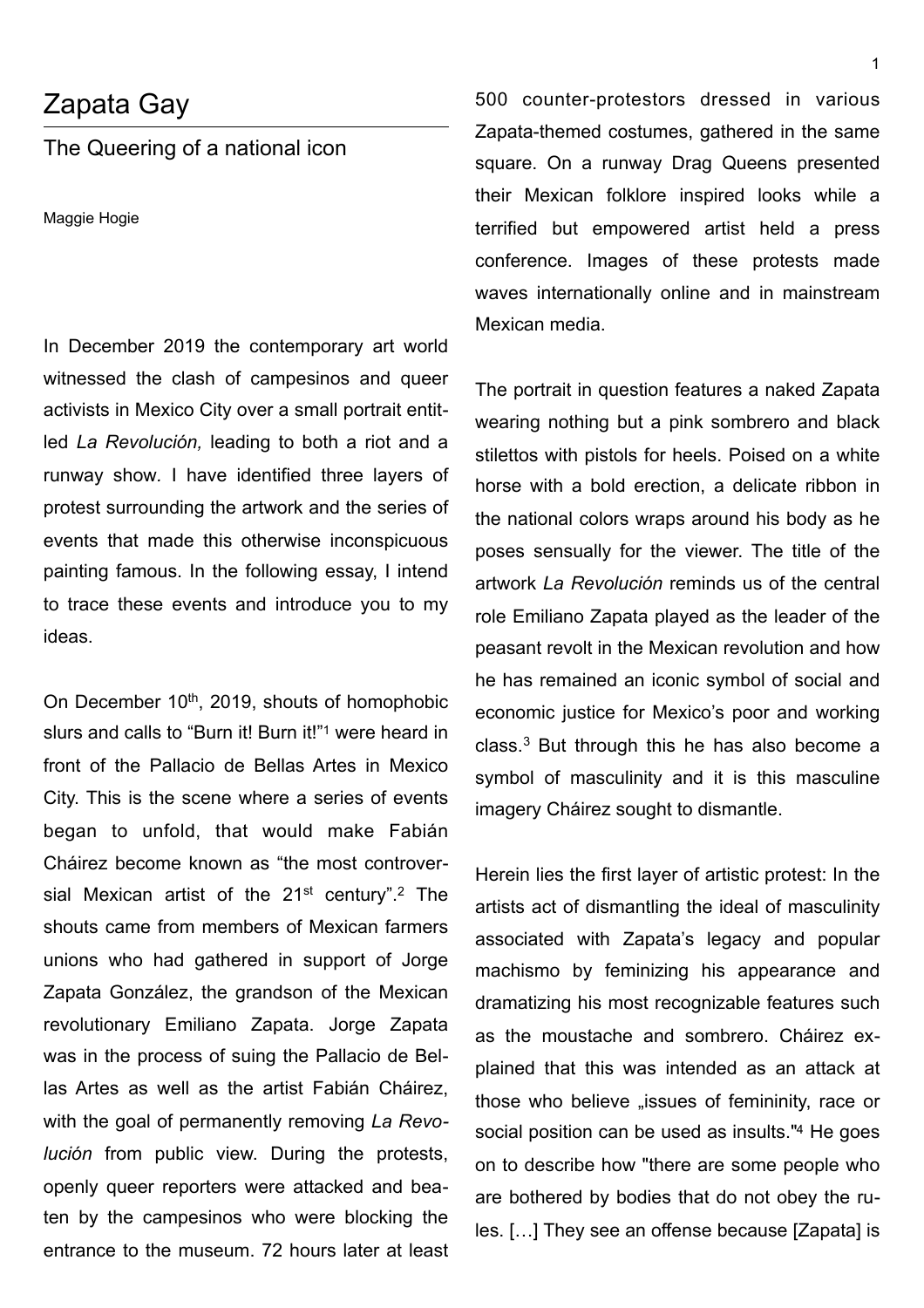<span id="page-1-0"></span>feminized".<sup>5</sup>However, feminization technically does not necessarily imply homosexuality in men, but in this case the associations are clear. At this time the Pallacio de Bellas Artes had been hosting an exhibition for the  $100<sup>th</sup>$  anniversary of Zapata's death entitled *[Emiliano. Za](https://www.artforum.com/picks/zapata-despues-de-zapata-82085)[pata después de Zapata](https://www.artforum.com/picks/zapata-despues-de-zapata-82085)* (Zapata after Zapata), looking at how his legacy lives on in contemporary Mexican culture. Amongst the 130 artworks exhibited were two further depictions of him that could have also been considered questionable: one featured his face in a racist caricature, and another portrayed him dressed asa maid. $6$  Neither of these were mentioned in the entire debate.

<span id="page-1-1"></span>Since the 1990s there has been an emergence of aesthetic proposals that confronted nationalist values promoted in post-revolution Mexico. They questioned hegemonic models of masculinity and denounced machismo as a condition of op-pressionfor women and homosexuals.<sup>[7](#page-3-6)</sup> Hereby the goal is the "denationalization of the body", with the intent to enable visibility of subjects otherwise excluded from social and official narratives.<sup>8</sup>

<span id="page-1-3"></span>It is here, that I locate the second layer of artistic protest. For this, I would like to take a brief look at the dynamics and mobilization that occurred surrounding the painting. We first had the legal action taken by Zapata's grandson and the reaction to this in the form of the homophobic protest on December 10<sup>th</sup>. Followed by counter protest in the form of drag shows featuring many more versions of what the media called *Zapata* 

*Gay*. It appears that the national media used this term *Zapata Gay* as an umbrella term for the artwork and the critiques and subversions that arose from the protests. This second level goes only slightly beyond the artwork itself in the sense that it is not the artwork alone that caused political action, but the reactions to it. However, the visual aspects of these actions drew heavily on the imagery from the artwork itself, which in turn was based on the iconography of both a historical revolutionary figure and visual cues associated with contemporary queerness. In this way, the painting links Mexican queerness and Zapata's legacy on a visual level. The artist himself recognized this by stating "A revolution is just that: moving ideas, moving established things to take them to another place, […] in favor of freedom and dignity". He continued with the reassurance that "If Zapata were a contemporary person, he would surely be on our side."[9](#page-3-8)

<span id="page-1-5"></span><span id="page-1-4"></span><span id="page-1-2"></span>The authorities and the descendants of Zapata came to the agreement, that official publicity for the work had been withdrawn and a statement of nonconformity would be displayed on the wall next to it in the exhibition[.](#page-3-9)<sup>[10](#page-3-9)</sup> Nevertheless, the painting continued to gain traction through online publicity that resulted from the protests. This painting may have otherwise been forgotten by history without the attempts to censor it. My reasoning behind this is that for one, the painting had received little to no attention and only one public appearance since its conception in 2013. Secondly, as Kerstin Schankweiler proves in her book *Bildproteste,* it is undeniable that the spread of images associated with political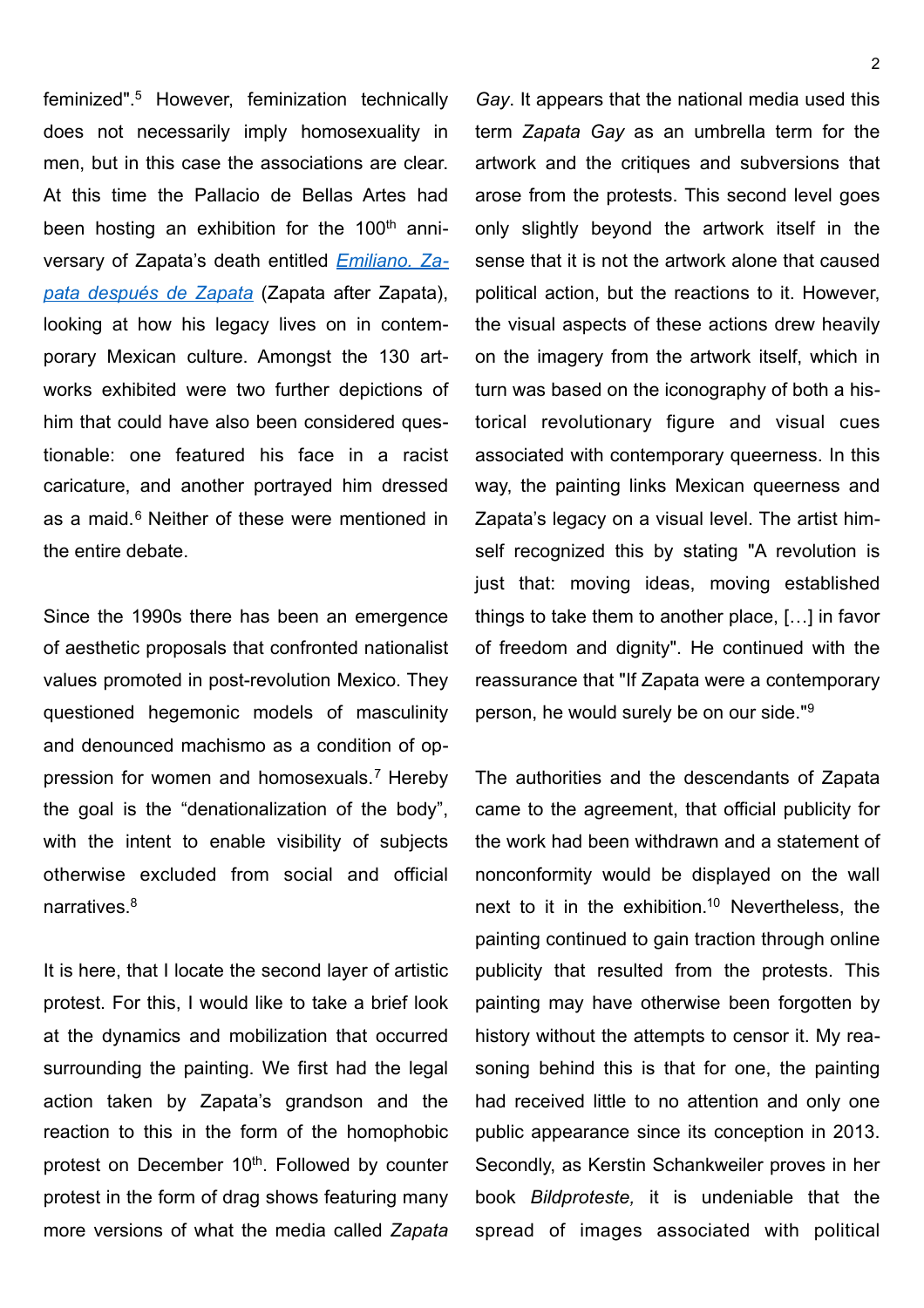movements on social media is precedent. Additionally, she states that in these cases it really is "about the images themselves, and the possibilityto spread them".<sup>[11](#page-3-10)</sup> Watching these events unfold showed that this was about the visibility of the Mexican LGBTQ+ community and their rights of expression in a discourse entirely dominated by machismo, both in Mexico and in the international art world online.

Collectively, these observations show an intertwining of politically loaded cultural and historical references clashing with the power of digital media, making an artwork immortal, that otherwise would not have seen such international attention. Looking at the different levels of these charges can help in understanding the unprecedented reactions to, and sociopolitical content within an artwork. I argue that it is this content that becomes visible through the dissemination of artworks online, amplifying the inherent effect of artistic protests.

<span id="page-2-0"></span>Maggie Hogie [she/they] studies Art History and Sociology, with a passion for the sociopolitical contexts of queer and transcultural artistic protest and digital media, as well as experimental film and photography. Their geographical focus is on the regions of South America and East Asia. Maggie was the organizer for the 99th KSK at Goethe-University in Frankfurt.

## **Links**

Fabián Cháirez in Drag at the opening of the exhibition on December 4<sup>th</sup> 2019, via the artists personal Instagram profile:

Link: https://www.instagram.com/p/B5oNgpEhG9\_/?utm\_[source=ig\\_web\\_copy\\_link](https://www.instagram.com/p/B5oNqpEhG9_/?utm_source=ig_web_copy_link)

Image of the painting La Revolución (2013) via the artists personal Instagram profile:

Link: [https://www.instagram.com/p/Bx1Sn17FFQV/?utm\\_](https://www.instagram.com/p/Bx1Sn17FFQV/?utm_source=ig_web_copy_link) [source=ig\\_web\\_copy\\_link](https://www.instagram.com/p/Bx1Sn17FFQV/?utm_source=ig_web_copy_link)